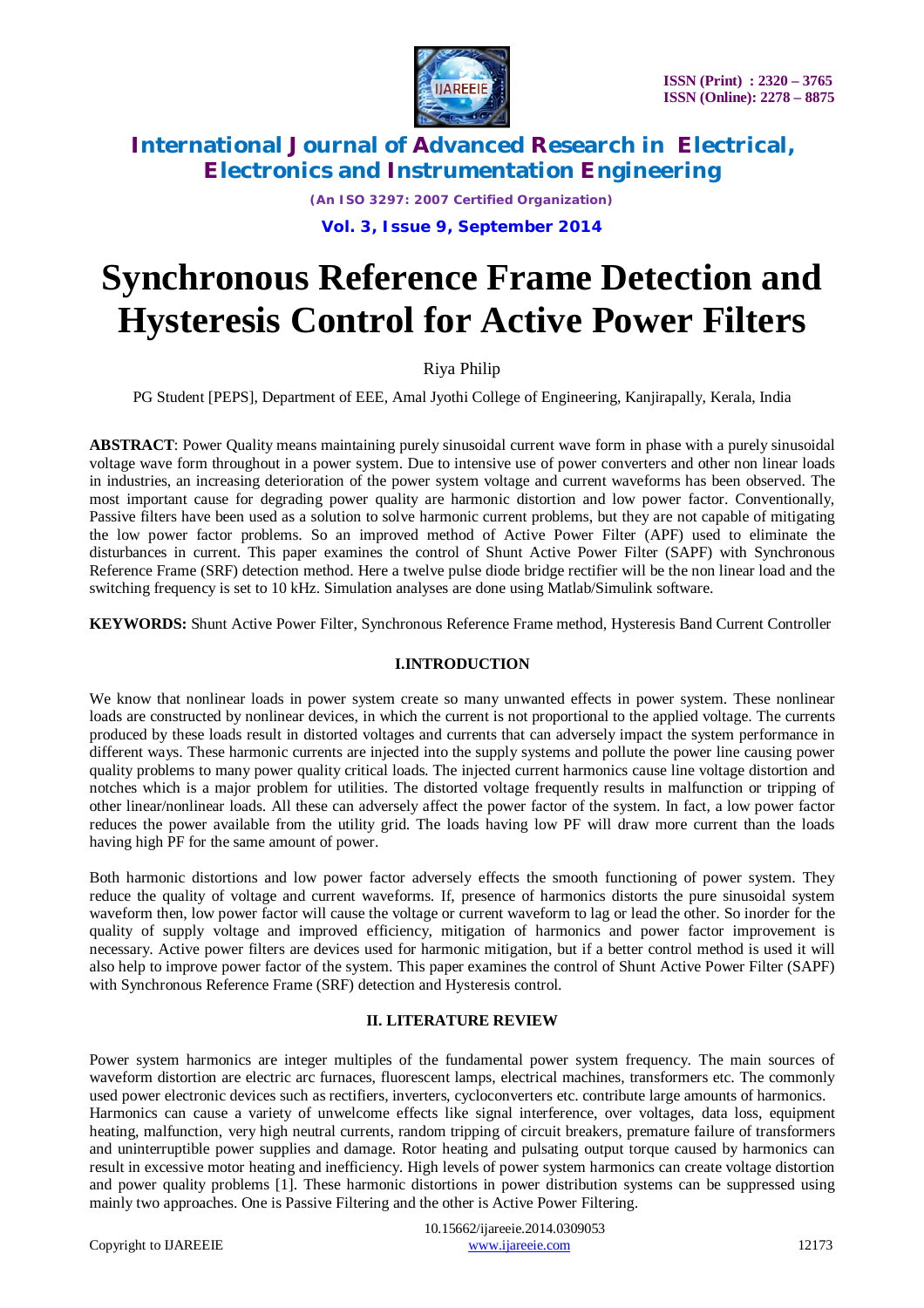

*(An ISO 3297: 2007 Certified Organization)*

### **Vol. 3, Issue 9, September 2014**

#### **A. Passive Filter**

The passive filtering is the simplest conventional solution to mitigate the harmonic distortion. Passive filters are inductance, capacitance, and resistance elements configured and tuned to control harmonics. But, they do not always respond correctly to the dynamics of the power systems. They have many disadvantages such as fixed compensation, large size and resonance problems. Passive filters are known to cause resonance, thus affecting the stability of the power distribution systems. Frequency variation of the power distribution system and tolerances in component values affect the passive filtering characteristics. So passive filters might not be able to meet the harmonic limitations of international standards. This may required a retrofit of new filters [2].

### **B. Active Power Filter**

Remarkable progress in power electronics had raised the interest in Active Power Filters for harmonic mitigation. APFs performances are independent of the power distribution system properties. Figure 1 shows the basic block diagram of active power filter. The working of active power filter consists of mainly three stages. They are: Signal conditioning, Derivation of compensating signal and Generation of gating signal.



Figure 1: Basic block diagram of APF [3]

Signal conditioning refers to the detection or sensing of harmonics in the power distribution line. As shown in Figure 1, the reference signal estimation is initiated through the detection of essential voltage/current signals sensed by using potential transformers, current transformers etc. The next stage is the derivation of compensating signal from the disrupted wave consists of both fundamental wave and the harmonic content. It can be done by different methods like Fourier transformation method, Instantaneous Reactive Power Theorem, Synchronous Reference Frame Theorem, Synchronous Detection Theorem etc. The third stage is the generation of gating signal for harmonic suppression. So many control techniques like space Vector PWM, repetitive control, hysteresis current control, dead beat control, sliding mode control, fuzzy control etc have been introduced and applied to various configurations of active power filters [3][4].

### **III. APPLICATION OF SRF METHOD FOR HARMONIC MITIGATION**

Synchronous dq frame is derived from the space vector transformation of the input signals, which initially are achieved in the abc coordinates from the sensors and then transformed into the dq coordinates by means of the Park transformation. Here abc coordinates are considered as stationary reference frame and dq coordinates are considered as rotating reference frame with fundamental angular frequency. In dq frame the fundamental currents are appeared as dc component and the harmonics as ac component. The dq frame components are calculated using the Park transformation.

The active and reactive components of the three phase system are represented by the direct and quadrature components respectively. The fundamental component (dc component) is eliminated by using a high pass filter. Then the harmonic signals (ac component) are converted back to abc coordinates using inverse transformation. These signals are further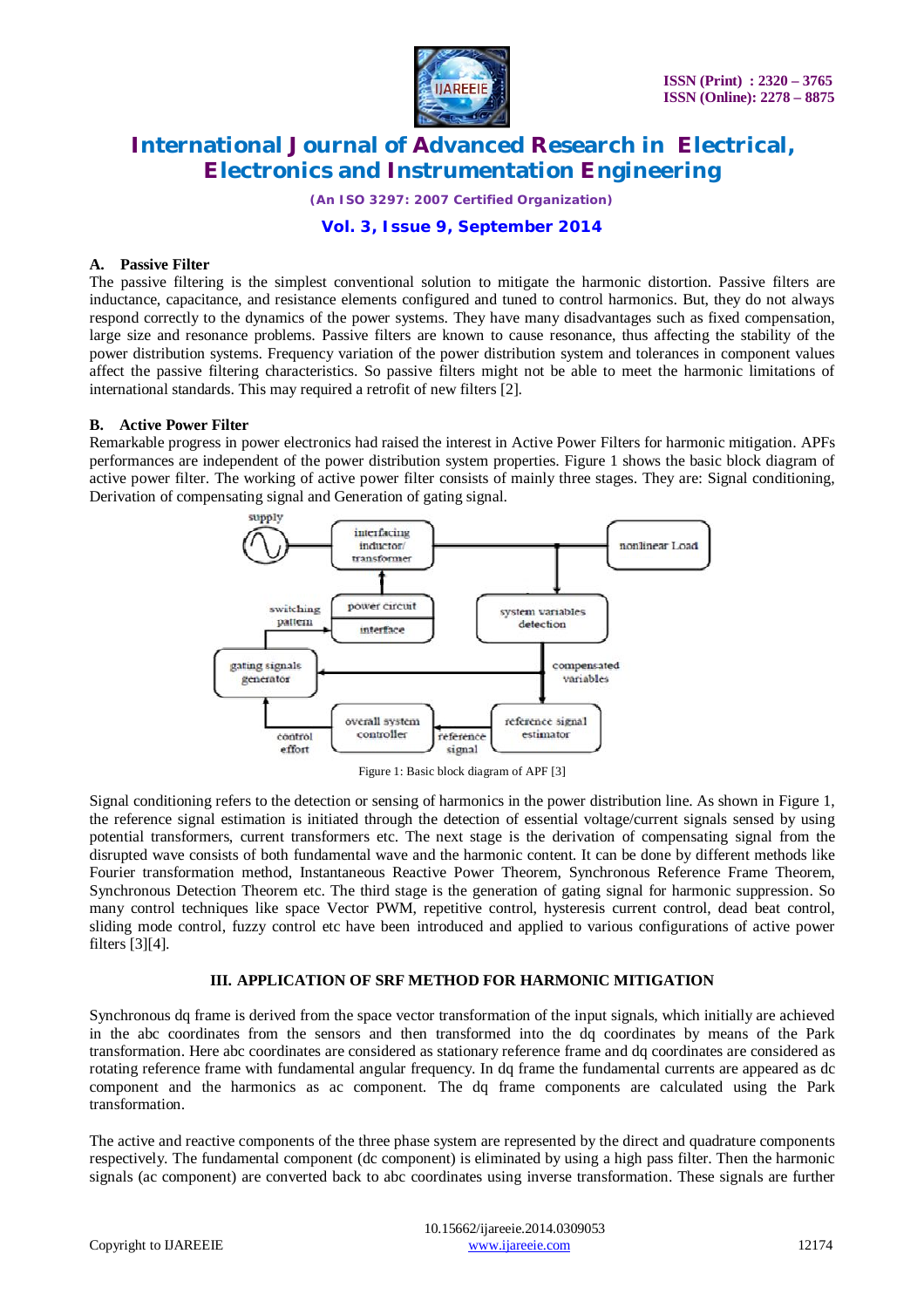

*(An ISO 3297: 2007 Certified Organization)*

### **Vol. 3, Issue 9, September 2014**

used to generate controlling pulses inorder to trigger the switches of inverter to inject inversed harmonic waves in to the power system.

Figure 2 shows the compensation principle of a three phase shunt active power filter with a 12 pulse rectifier as nonlinear load. The source is a balanced Y-connected three phase voltage source where the phase voltages are  $V_a$ ,  $V_b$ and  $V_c$ , while the nonlinear loads connected to each phase produces nonlinear load currents  $i_a$ ,  $i_b$  and  $i_c$ . The supply is given to the two 6 pulse rectifiers through a transformer whose primary is delta connected and secondary have two windings-star and delta, so as to provide  $30^{\circ}$  phase shift to each supply [5].



Figure 2: Basic block diagram of SAPF with 12 pulse rectifier

When the SAPF block is not operating the nonlinear load current are themselves the line currents  $i_{sa}$ ,  $i_{sb}$  and  $i_{sc}$ , which causes degradation in power factor and introduces harmonic distortion. When the SAPF block is operating, it injects currents i<sub>ca</sub>, i<sub>cb</sub> and i<sub>cc</sub> equal in magnitude but in phase opposition to harmonic current in each of the lines. This compensates the harmonic distortion and makes the source current balanced and sinusoidal while the load current remains nonlinear. The Shunt APF block is basically divided into three parts. The first part consists of reference signal generation by using Park's transformation. The second part is a control block which does necessary computations and operations to generate the control pulses. In order to get precise instantaneous current control, the current control method must supply quick current controllability, thus quick response. For this reason, hysteresis band current controller is here used for active power filter. The line currents can be implemented to generate the switching patterns for the inverter. There are various current control methods proposed for such active power filter configurations, but in terms of quick current controllability and easy implementation hysteresis band current control method has the highest rate among other current control methods such as sinusoidal PWM. This reference is fed to the IGBT based Voltage Source Inverter (VSI). A dc capacitor usually works as the source of power for the VSI. According to the switching pulses the inverter provides current waveforms that are opposite in phase to the harmonic waves. They are injected to the system using coupling inductors or transformers which in turn cancel out the effect of harmonic waves from the source current [6][7].

#### **IV.SIMULATION ANALYSIS**

Software simulation of Active Power Filter circuit with three phase diode bridge rectifier is done in MATLAB/Simulink. In the sample circuit of the considered system, a three phase twelve pulse diode bridge rectifier having two six pulse diode bridges is taken as the non linear load. The input supply is 415V and the switching frequency is set to 10 kHz.

#### **A. Simulink Model of Twelve Pulse Diode Bridge Rectifier**

The three phase 12 pulse diode bridge rectifier is simulated without any PFC circuits in MATLAB. The converter input source voltage and current waveforms are as shown in Figure 3. Here we can see that the source current is distorted and also it is not in phase with the source voltage. The Total Harmonic Distortion (THD) is measured as 48.27% and the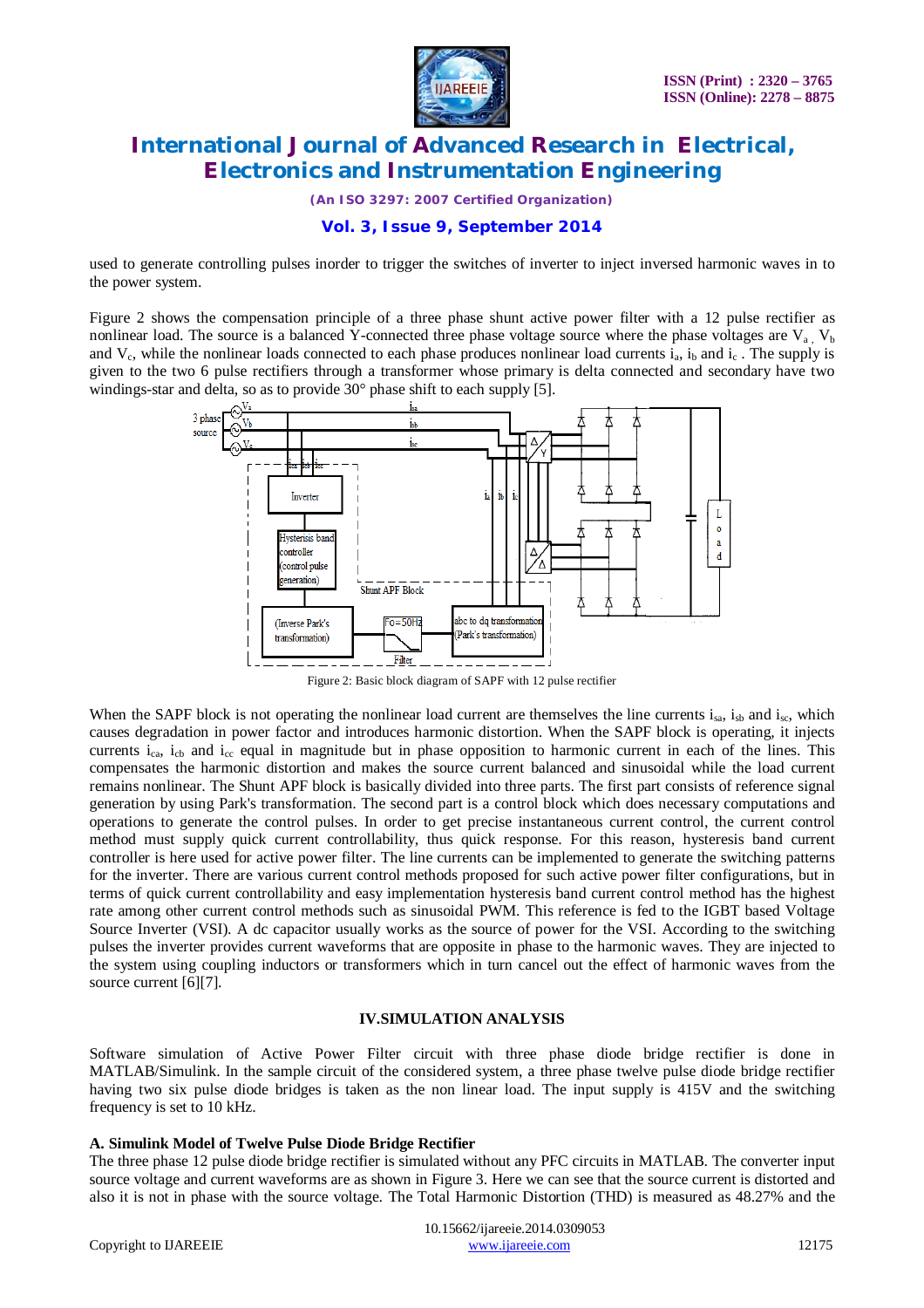

*(An ISO 3297: 2007 Certified Organization)*

input power factor of the converter is displayed as 0.87. The FFT analysis for harmonic content in source current waveform is as shown in Figure 4.



Figure 3: Input Voltage and Input Current Waveforms of 12 pulse Rectifier without PFC circuit



Figure 4: FFT analysis of 12 pulse Rectifier without PFC circuit

#### **B. Simulink Model of 12 Pulse Rectifier with APF**

The three phase twelve pulse diode bridge rectifier is simulated with shunt active power filter. The THD of the circuit is measured as 8.75%. The mean power factor displayed here is 0.953. The input current and voltage waveforms of the 12 pulse rectifier with APF are as shown in Figure 5. The FFT analysis for harmonic content in source current waveform is as shown in Figure 6.

**Vol. 3, Issue 9, September 2014**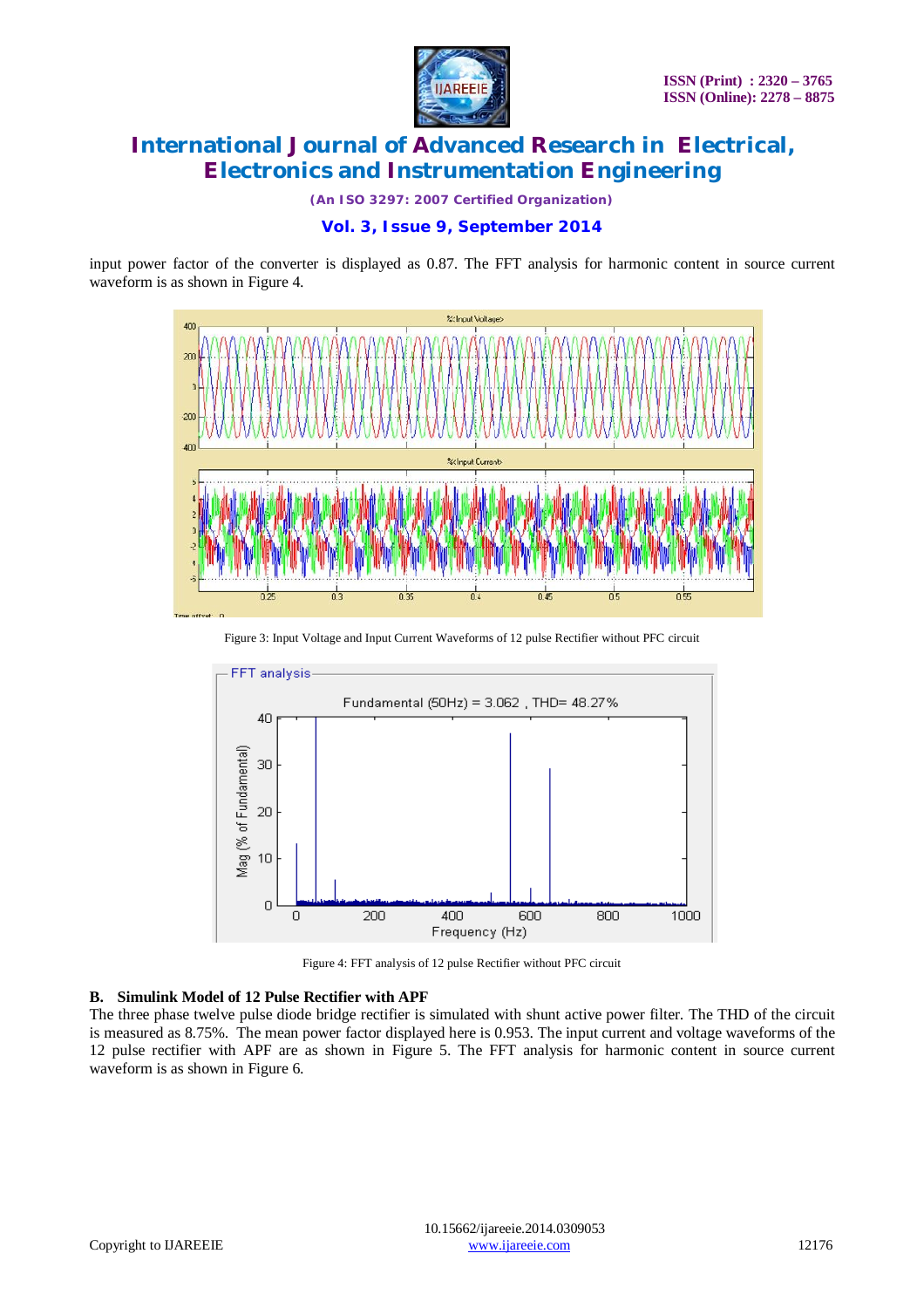

*(An ISO 3297: 2007 Certified Organization)*





Figure 8: Input Voltage and Input Current Waveforms of 12 pulse Rectifier with APF





#### **V. CONCLUSION**

Shunt APF offers better performance by improving power quality by significantly reducing the harmonic components in currents and correcting the power factor. The result of simulations performed in this work shows that synchronous reference frame detection method provides better power quality improvement. Computer aided simulations are carried out using MATLAB/Simulink simulation package, where the load is three phase twelve pulse diode bridge rectifier with R load. The harmonic filtering performance of the shunt APF is validated by a detailed THD analysis. Without APF circuit, the THD measured was 48.27% and the power factor obtained was 0.87. Then with APF circuit the THD is reduced to 8.75% and power factor is improved to 0.953. The analysed results conclude that the shunt APF topology effectively filters harmonic currents of low and high frequencies to obtain sinusoidal source current. Shunt active filters allow the compensation of current harmonics and unbalance, together with power factor correction, and can be a much better solution than the conventional approach (capacitors for power factor correction and passive filters to compensate for current harmonics).